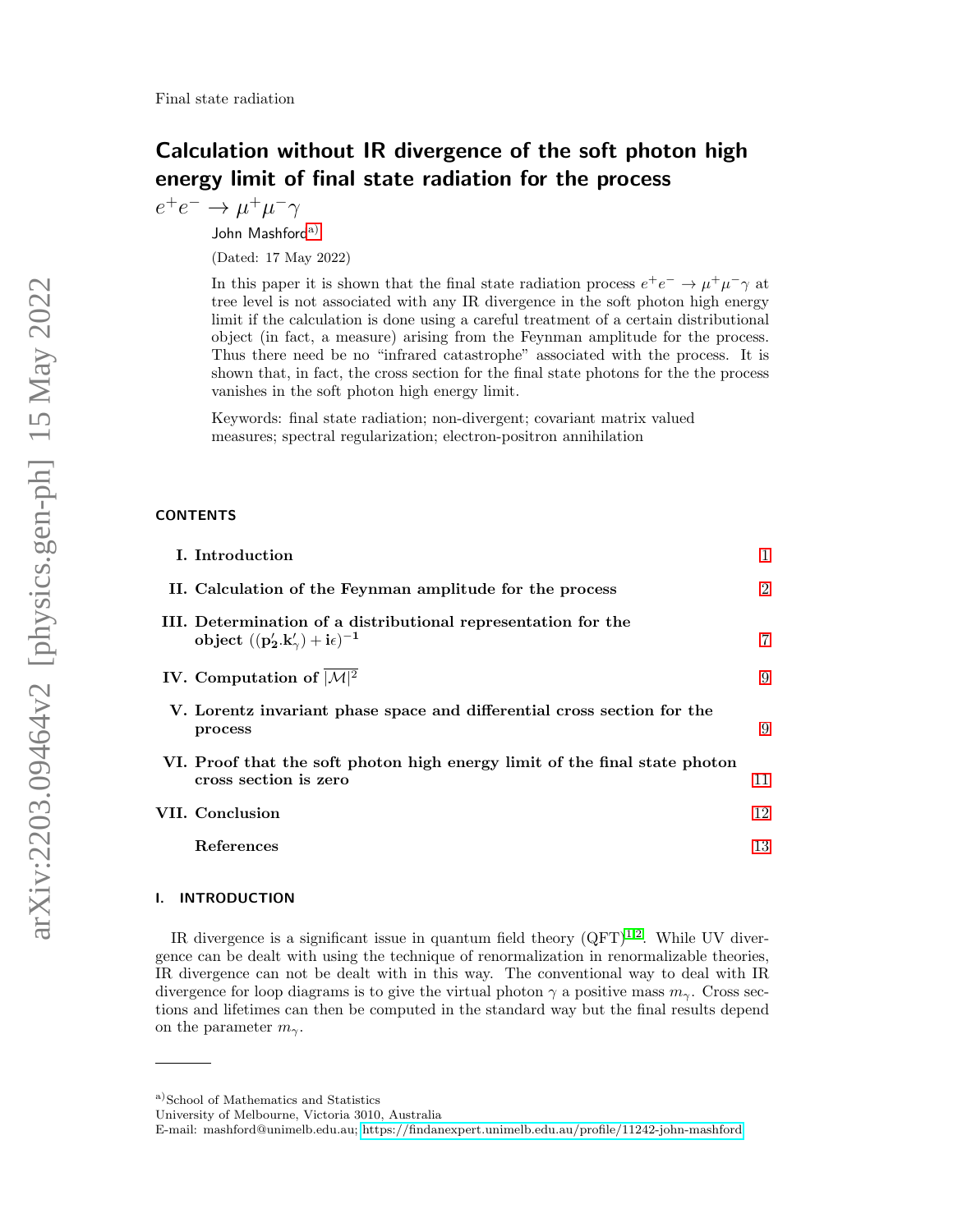IR divergences occur frequently for loop diagrams. However they also occur in tree level computations involving initial or final state radiation in which case the initial or final state photons may be given fictitious positive masses thereby enabling a finite result to be determined.

It has been found<sup>[3](#page-12-3)[–8](#page-12-4)</sup> that when the cross sections for the IR divergent processes in QED involving loop diagrams are added to the cross sections associated with the final state (or initial state) radiation diagrams then the terms involving the fictitious photon mass precisely cancel. This is formalized in the Bloch-Nordsieck theorem<sup>[5,](#page-12-5)[9](#page-12-6)</sup> for QED. In QCD cancellation may not occur at the 1-loop level but occurs when additional loops are considered<sup>[10](#page-12-7)[,11](#page-12-8)</sup>. One has, in general for unitary theories, the Kinoshita-Lee-Nauenberg (KLN) theorem<sup>[6,](#page-12-9)[12](#page-12-10)</sup>.

We have developed a method of regularization for QFT which we have called spectral regularization<sup>[13–](#page-12-11)[16](#page-12-12)</sup>. We now call the technique covariant spectral regularization to distinguish it from other techniques called "spectral regularization". In covariant spectral regularization UV or IR divergent integrals in QFT are interpreted as defining covariant measures and are analyzed using a spectral calculus leading to the determination of a density representing them with respect to Lebesgue measure on Minkowski space.

In Ref.[16](#page-12-12) we use the technique to compute the vacuum polarization tensor for QED and hence the Uehling contribution to the Lamb shift for the H atom. In Ref.<sup>[17](#page-12-13)</sup> we use the technique to evaluate the vertex function in QED in the t channel and therefore derive Schwinger's result for the leading order (LO) contribution to the anomalous magnetic moment of the electron. We also compute the vertex function in the s channel which we use to compute the LO vertex correction contribution to the high energy limit of the cross section for the process  $e^+e^- \to \mu^+\mu^-$  without encountering either UV or IR divergence.

Our result in Ref.<sup>[17](#page-12-13)</sup> agrees with the textbook result<sup>[18](#page-12-14)</sup> for the high energy limit for the LO contribution to the cross section for this process. In the textbook computation both UV and IR divergences are encountered. The UV divergence is dealt with by using Pauli-Villars or dimensional regularization together with renormalization while the IR divergence is cancelled by considering soft photon final state radiation. In our computation in Ref.<sup>[17](#page-12-13)</sup> neither UV nor IR divergence is encountered so final state radiation does not need to be considered.

Since, in the standard approach, the tree level diagram for the process  $e^+e^- \to \mu^+\mu^-\gamma$ is IR divergent and this divergence is used to cancel the IR divergence in the computation of the vertex function, we show, in the present paper, for consistency with the results of Ref.[17](#page-12-13), that when analyzed using a careful treatment of distributional objects, the process  $e^+e^- \to \mu^+\mu^-\gamma$  is not IR divergent at tree level in the soft photon high energy limit and that, in this limit, the cross section for the final state photons for this process vanishes.

In summary the results of this paper show that the so called "infrared catastrophe" can be avoided by correct interpretation of a certain distributional object associated with the Feynman amplitude describing the process under consideration.

In Section [II](#page-1-0) we compute the Feynman amplitude for the final state radiation process. In Section [III](#page-6-0) we compute a meaningful distributional representation for a certain object arising from the Feynman amplitude for the process in the high energy limit. In Section [IV](#page-8-0) we compute the quantity  $|M|^2$  where M is the Feynman amplitude for the process. In Section [V](#page-8-1) we make some comments about the definition of the Lorentz invariant phase space and differential cross section for the process. In Section [VI](#page-10-0) we compute the cross section for the process in the soft photon high energy limit and establish the properties of it that we have mentioned above. The paper concludes with Section [VII.](#page-11-0)

### <span id="page-1-0"></span>II. CALCULATION OF THE FEYNMAN AMPLITUDE FOR THE PROCESS

The Feynman diagrams associated with the final state radiation process are shown in Figures [1](#page-2-0) and [2.](#page-2-1)

Using the Feynman rules we have that the Feynman amplitude for the process is given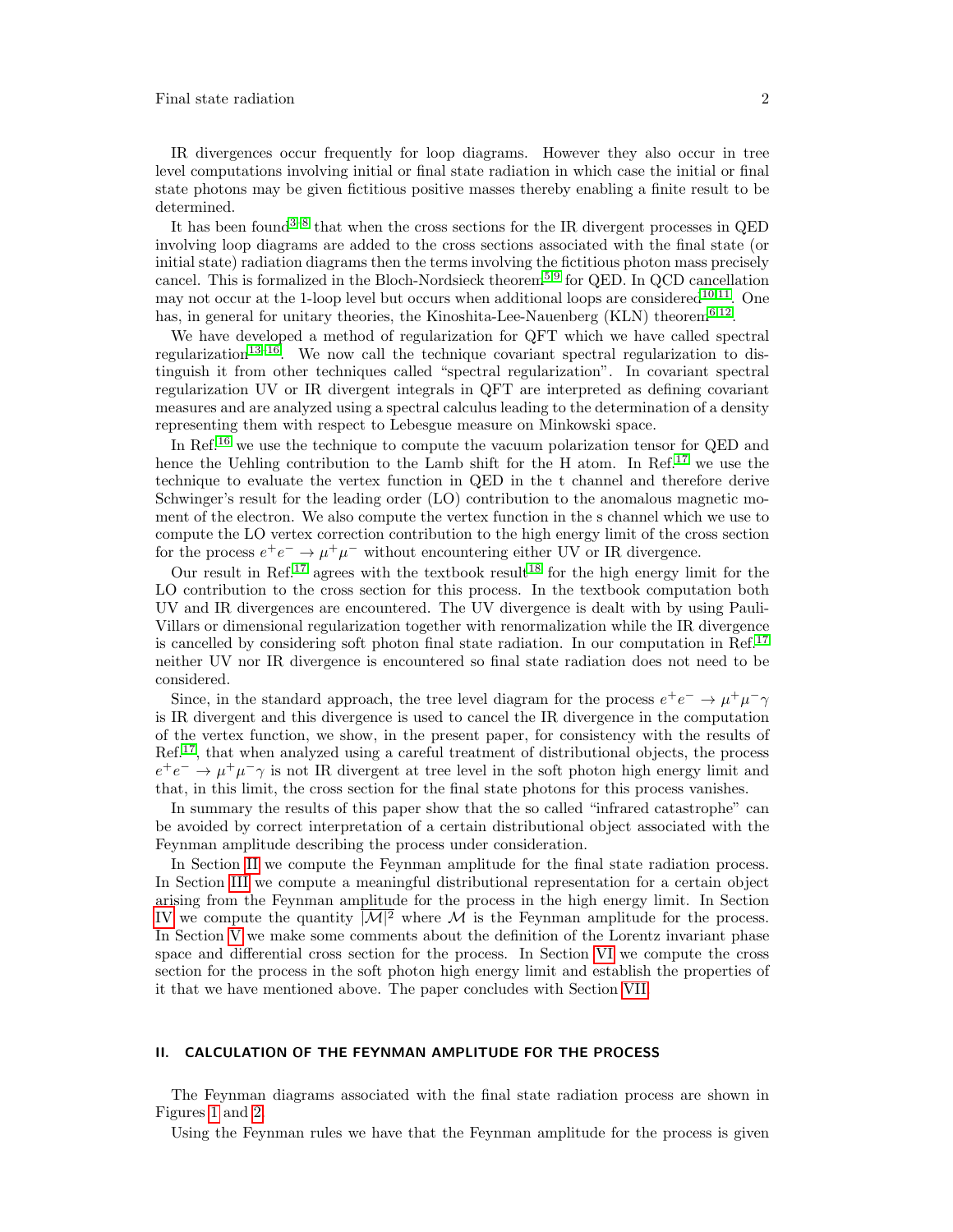

FIG. 1. First tree level Feynman diagram for process  $e^+e^- \to \mu^+\mu^-\gamma$ 

<span id="page-2-0"></span>

<span id="page-2-1"></span>FIG. 2. Second tree level Feynman diagram for process  $e^+e^- \to \mu^+\mu^-\gamma$ 

by

$$
\mathcal{M} = \mathcal{M}_1 + \mathcal{M}_2,\tag{1}
$$

where

$$
i\mathcal{M}_1 = \overline{v}_1(p_1, \alpha_1)ie\gamma^{\mu}u_2(p_2, \alpha_2)iD_{\mu\nu}(p_1 + p_1)\overline{u}'_2(p'_2, \alpha'_2)ie\gamma^{\rho'}\epsilon'(k'_{\gamma}, \rho', \alpha')^*
$$
  
\n
$$
iS(p'_2 + k'_{\gamma}, m_{\mu})ie\gamma^{\nu}v'_1(p'_1, \alpha'_1),
$$
  
\n
$$
i\mathcal{M}_2 = \overline{v}_1(p_1, \alpha_1)ie\gamma^{\mu}u_2(p_2, \alpha_2)iD_{\mu\nu}(p_1 + p_1)\overline{u}'_2(p'_2, \alpha'_2)ie\gamma^{\nu}iS(p'_1 + k'_{\gamma}, m_{\mu})
$$
  
\n
$$
\epsilon'(k'_{\gamma}\sigma', \alpha')^*ie\gamma^{\sigma'}v'_1(p'_1, \alpha'_1),
$$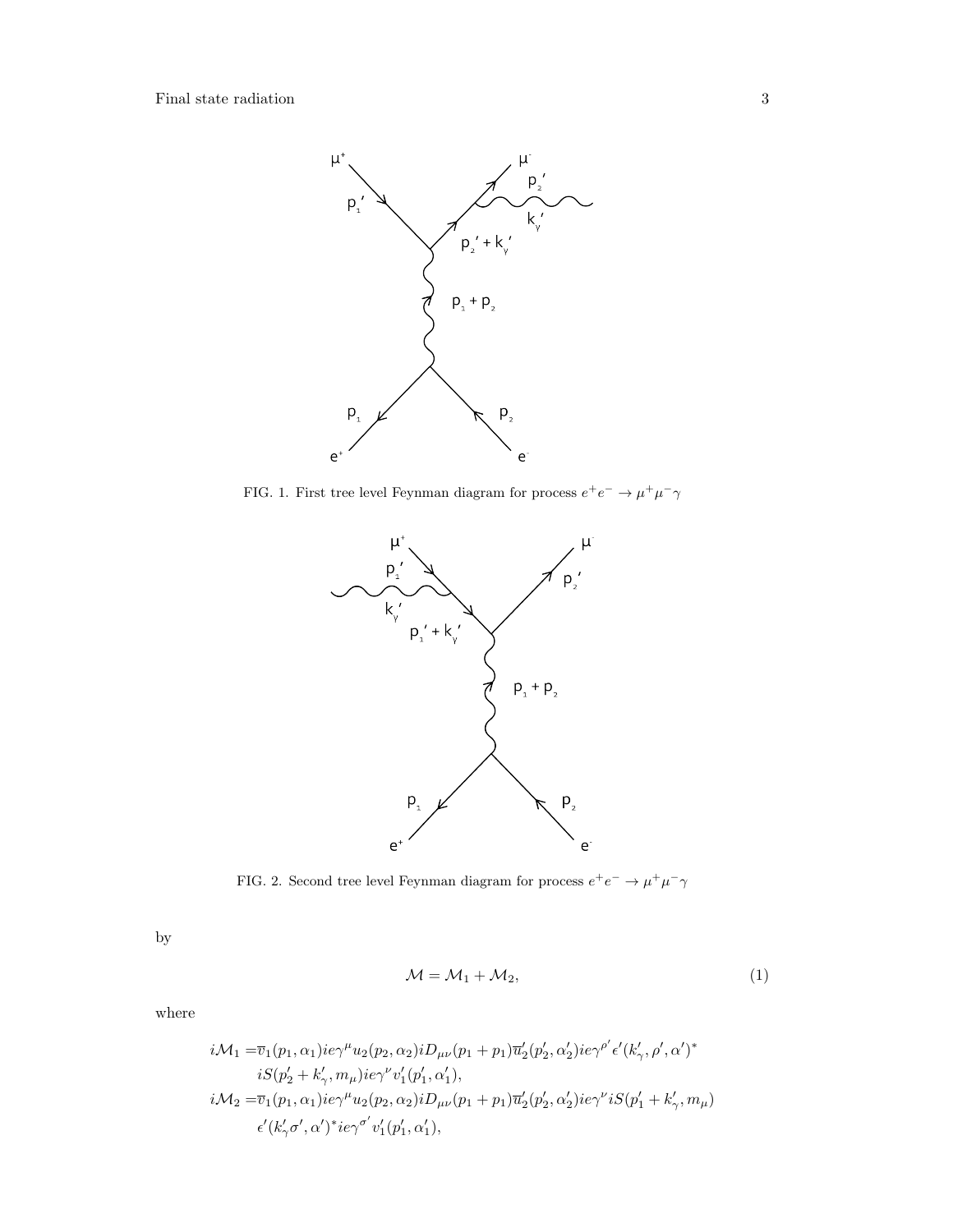with

$$
D_{\mu\nu}(k) = \frac{-\eta_{\mu\nu}}{k^2 + i\epsilon},\tag{2}
$$

the photon propagator and

$$
S(p,m) = \frac{1}{p\!\!\!/ - m + i\epsilon},\tag{3}
$$

the propagator for a fermion of mass  $m$ . Therefore

$$
\mathcal{M}_{1\alpha'_1\alpha'_2\alpha_1\alpha_2}(p'_1, p'_2, p_1, p_2) = -\frac{e^3}{Q^2}\overline{v}_1(p_1, \alpha_1)\gamma^\mu u_2(p_2, \alpha_2)\eta_{\mu\nu}\overline{u}'_2(p'_2, \alpha'_2)\gamma^{\rho'}\epsilon'(k'_{\gamma}, \rho', \alpha')^*
$$

$$
\frac{1}{p'_2 + k'_{\gamma} - m_{\mu} + i\epsilon} \gamma^{\nu}v'_1(p'_1, \alpha'_1),
$$

$$
\mathcal{M}_{2\alpha'_1\alpha'_2\alpha_1\alpha_2}(p'_1, p'_2, p_1, p_2) = -\frac{e^3}{Q^2}\overline{v}_1(p_1, \alpha_1)\gamma^\mu u_2(p_2, \alpha_2)\eta_{\mu\nu}\overline{u}'_2(p'_2, \alpha'_2)\gamma^\nu \frac{1}{p'_1 + k'_{\gamma} - m_{\mu} + i\epsilon}
$$

$$
\epsilon'(k_{\gamma'}, \rho', \alpha')^*\gamma^{\rho'}v'_1(p'_1, \alpha'_1),
$$

where

$$
Q = ((p_1 + p_2)^2)^{\frac{1}{2}}.
$$
\n(4)

Thus

$$
\begin{split} \mathcal{M}^{\dagger}_{1} & = -\frac{e^{3}}{Q^{2}}v_{1}^{\prime}(p_{1}^{\prime},\alpha_{1}^{\prime})^{\dagger}\gamma^{0}\gamma^{\nu}\gamma^{0}\left(\frac{1}{(p_{2}^{\prime}+k_{\gamma}^{\prime})^{2}-m_{\mu}^{2}+i\epsilon}\right)^{\dagger}(\gamma^{0}(p_{2}^{\prime}+k_{\gamma}^{\prime}+m_{\mu})\gamma^{0})\epsilon^{\prime}(k_{\gamma}^{\prime},\rho^{\prime},\alpha^{\prime}) \\ & \gamma^{0}\gamma^{\rho^{\prime}}\gamma^{0}\gamma^{0}u_{2}^{\prime}(p_{2}^{\prime},\alpha_{2}^{\prime})\eta_{\mu\nu}u_{2}(p_{2},\alpha_{2})^{\dagger}\gamma^{0}\gamma^{\mu}\gamma^{0}\gamma^{0}v_{1}(p_{1},\alpha_{1}) \\ & = -\frac{e^{3}}{Q^{2}}\overline{v}_{1}^{\prime}(p_{1}^{\prime},\alpha_{1}^{\prime})\gamma^{\nu}\left(\frac{1}{(p_{2}^{\prime}+k_{\gamma}^{\prime})^{2}-m_{\mu}^{2}+i\epsilon}\right)^{\dagger}(p_{2}^{\prime}+k_{\gamma}^{\prime}+m_{\mu})\epsilon^{\prime}(k_{\gamma}^{\prime},\rho^{\prime},\alpha^{\prime})\gamma^{\rho^{\prime}}u_{2}^{\prime}(p_{2}^{\prime},\alpha_{2}^{\prime})\eta_{\mu\nu} \\ & \overline{u}_{2}(p_{2},\alpha_{2})\gamma^{\mu}v_{1}(p_{1},\alpha_{1}). \end{split}
$$

and

$$
\mathcal{M}_{2}^{\dagger} = -\frac{e^{3}}{Q^{2}} v_{1}^{\prime}(p_{1}^{\prime}, \alpha_{1}^{\prime})^{\dagger} \gamma^{0} \gamma^{\rho^{\prime}} \gamma^{0} \epsilon^{\prime}(k_{\gamma}^{\prime}, \rho^{\prime}, \alpha^{\prime}) \left(\frac{1}{(p_{1}^{\prime} + k_{\gamma}^{\prime})^{2} - m_{\mu}^{2} + i\epsilon}\right)^{\dagger} (\gamma^{0} (p_{1}^{\prime} + k_{\gamma}^{\prime} + m_{\mu})
$$
  

$$
\gamma^{0}) \gamma^{0} \gamma^{\nu} \gamma^{0} \gamma^{0} u_{2}^{\prime}(p_{2}, \alpha_{2}^{\prime}) \eta_{\mu\nu} u_{2}(p_{2}, \alpha_{2})^{\dagger} \gamma^{0} \gamma^{\mu} \gamma^{0} \gamma^{0} v_{1}(p_{1}, \alpha_{1})
$$
  

$$
= -\frac{e^{3}}{Q^{2}} \overline{v}_{1}^{\prime}(p_{1}^{\prime}, \alpha_{1}^{\prime}) \gamma^{\rho^{\prime}} \epsilon^{\prime}(k_{\gamma}^{\prime}, \rho^{\prime}, \alpha^{\prime}) \left(\frac{1}{(p_{1}^{\prime} + k_{\gamma}^{\prime})^{2} - m_{\mu}^{2} + i\epsilon}\right)^{\dagger} (p_{1}^{\prime} + k_{\gamma}^{\prime} + m_{\mu}) \gamma^{\nu} u_{2}^{\prime}(p_{2}^{\prime}, \alpha_{2}^{\prime}) \eta_{\mu\nu}
$$
  

$$
\overline{u}_{2}(p_{2}, \alpha_{2}) \gamma^{\mu} v_{1}(p_{1}, \alpha_{1}).
$$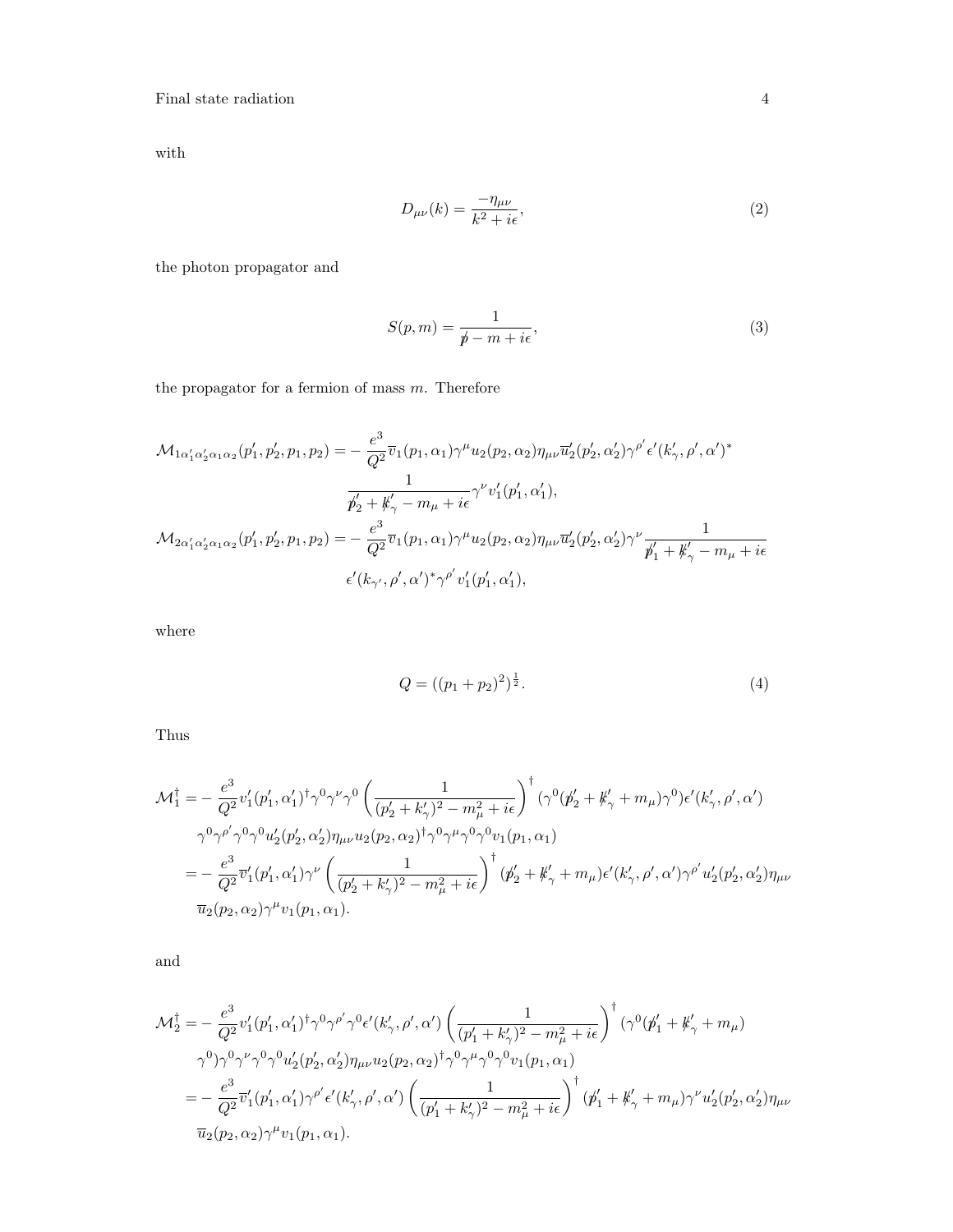Therefore

$$
\sum_{\text{spins},\text{pols}} \mathcal{M}_{1}^{\dagger} \mathcal{M}_{1} = \frac{e^{6}}{Q^{4}} \sum_{\alpha'_{1}, \alpha'_{2}, \alpha_{1}, \alpha_{2}, \alpha'=1}^2 \overline{v}'_{1}(p'_{1}, \alpha'_{1})\gamma^{\nu} \left(\frac{1}{(p'_{2} + k'_{\gamma})^{2} - m_{\mu}^{2} + i\epsilon}\right)^{\dagger} (p'_{2} + k'_{\gamma} + m_{\mu})
$$
\n
$$
\epsilon'(k'_{\gamma}, \sigma', \alpha')\gamma^{\sigma'} u'_{2}(p'_{2}, \alpha'_{2})\eta_{\mu\nu}\overline{u}_{2}(p_{2}, \alpha_{2})\gamma^{\mu}v_{1}(p_{1}, \alpha_{1})\overline{v}_{1}(p_{1}, \alpha_{1})\gamma^{\mu'} u_{2}(p_{2}, \alpha_{2})
$$
\n
$$
\eta_{\mu'\nu'}\overline{u}'_{2}(p'_{2}, \alpha'_{2})\gamma^{\rho'} \epsilon'(k'_{\gamma}, \rho', \alpha')^{*}\frac{1}{(p'_{2} + k'_{\gamma})^{2} - m_{\mu}^{2} + i\epsilon} (p'_{2} + k'_{\gamma} + m_{\mu})
$$
\n
$$
\gamma^{\nu'} v'_{1}(p'_{1}, \alpha'_{1})
$$
\n
$$
= \frac{e^{6}}{Q^{4}} \sum_{\alpha'_{1}, \alpha'_{2}, \alpha_{1}, \alpha_{2}, \alpha'=1}^2 \overline{v}'_{1}(p'_{1}, \alpha'_{1})_{\rho_{1}}\gamma^{\nu\rho_{1}}{}_{\rho_{2}} \left(\frac{1}{(p'_{2} + k'_{\gamma})^{2} - m_{\mu}^{2} + i\epsilon}\right)^{\dagger}
$$
\n
$$
(p'_{2} + k'_{\gamma} + m_{\mu})^{\rho_{2}}{}_{\rho_{3}}\epsilon'(k'_{\gamma}, \sigma', \alpha')\gamma^{\sigma'\rho_{3}}{}_{\rho_{4}}u'_{2}(p'_{2}, \alpha'_{2})^{\rho_{4}}\eta_{\mu\nu}\overline{u}_{2}(p_{2}, \alpha_{2})_{\rho_{5}}\gamma^{\mu\rho_{5}}{}_{\rho_{6}}
$$
\n
$$
v_{1}(p_{1}, \alpha_{1})^{\rho_{6}}\overline{v}_{1}(p_{1
$$

Since

$$
\eta_{\rho'\sigma'}\gamma^{\sigma'}(p'_2+m_\mu)\gamma^{\rho'}=-2p'_2+4m_\mu,
$$

we have

$$
\sum_{\text{spins, pols}} \mathcal{M}_1^{\dagger} \mathcal{M}_1 = -\frac{e^6}{Q^4} \eta_{\mu\nu} \eta_{\mu'\nu'} \left| \frac{1}{(p_2' + k_\gamma')^2 - m_\mu^2 + i\epsilon} \right|^2
$$
  

$$
\text{Tr}[(p_1' - m_\mu)\gamma^\nu(p_2' + k_\gamma' + m_\mu)(-2p_2' + 4m_\mu)(p_2' + k_\gamma' + m_\mu)\gamma^\nu]
$$
  

$$
\text{Tr}[(p_2' + m_e)\gamma^\mu(p_1' - m_e)\gamma^\mu].
$$

One can determine a distributional representation for the object  $|(p'_2 + k'_\gamma)^2 - m_\mu^2 + i\epsilon|^{-2}$ as in Ref.<sup>[17](#page-12-13)</sup> and proceed to compute the cross section for the process under consideration including the distribution of energy of the final state radiation. However this is quite complicated and in the present paper we are principally concerned with the demonstration of the non-divergence of the process in the soft photon high energy limit and the computation of the cross section for the process in this limit. Thus we will consider this limit where  $m_e$ and  $m_{\mu}$  can be neglected in comparison with  $p_1, p_2, p'_1, p'_2, p'_1 + k'_\gamma$  and  $p'_2 + k'_\gamma$ . In this limit we have

<span id="page-4-0"></span>
$$
\sum_{\text{spins, pols}} \mathcal{M}_1^{\dagger} \mathcal{M}_1 = 2 \frac{e^6}{Q^4} \eta_{\mu\nu} \eta_{\mu'\nu'} \left| \frac{1}{(p_2' + k_\gamma')^2 - m_\mu^2 + i\epsilon} \right|^2 \Phi_1 \Phi_2,\tag{5}
$$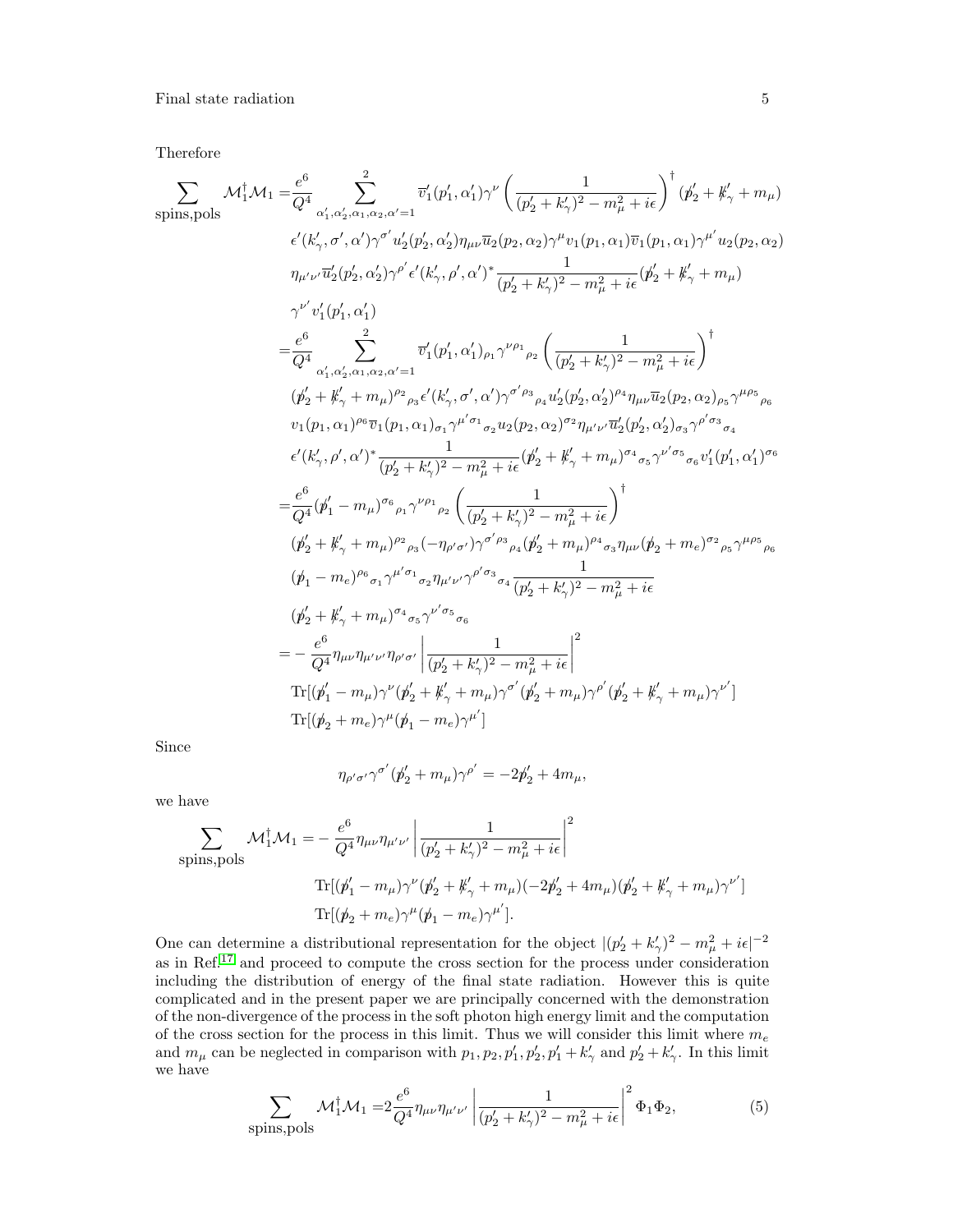where

<span id="page-5-1"></span>
$$
\begin{split} &\Phi_1 = \! \mathrm{Tr}[\not\!{p}_1' \gamma^\nu (\not\!{p}_2' + \not\!k_\gamma') \not\!{p}_2' (\not\!{p}_2' + \not\!k_\gamma') \gamma^{\nu'}], \\ &\Phi_2 = \! \mathrm{Tr}[\not\!{p}_2 \gamma^\mu \not\!{p}_1 \gamma^{\mu'}]. \end{split}
$$

We now compute (in the high energy limit)

$$
\Phi_1 = \text{Tr}[\not p_1' \gamma^{\nu} (\not p_2' + \not k_{\gamma}') \not p_2' (\not p_2' + \not k_{\gamma}') \gamma^{\nu'}]
$$
\n
$$
= \text{Tr}[\not p_1' \gamma^{\nu} (p_{2\alpha} + k_{\gamma\alpha}) p_{2\beta}' \gamma^{\alpha} \gamma^{\beta} (\not p_2' + \not k_{\gamma}') \gamma^{\nu'}]
$$
\n
$$
= \text{Tr}[\not p_1' \gamma^{\nu} (p_{2\alpha} + k_{\gamma\alpha}) p_{2\beta}' (2\eta_{\alpha\beta} - \gamma^{\beta} \gamma^{\alpha}) (\not p_2' + \not k_{\gamma}') \gamma^{\nu'}]
$$
\n
$$
= 2 \text{Tr}[\not p_1' \gamma^{\nu} ((p_2' + k_{\gamma}') . p_2') (\not p_2' + \not k_{\gamma}') \gamma^{\nu'}] - \text{Tr}[\not p_1' \gamma^{\nu} \not p_2' (\not p_2' + \not k_{\gamma}')^2 \gamma^{\nu'}]
$$
\n
$$
= 2(m_{\mu}^2 + (p_2' . k_{\gamma}')) \text{Tr}[\not p_1' \gamma^{\nu} (\not p_2' + \not k_{\gamma}') \gamma^{\nu'}] - \text{Tr}[\not p_1' \gamma^{\nu} \not p_2' (m_{\mu}^2 + k_{\gamma}^{\prime 2} + 2p_2' . k_{\gamma}') \gamma^{\nu'}]
$$
\n
$$
= 2(p_2' . k_{\gamma}') \text{Tr}[\not p_1' \gamma^{\nu} (\not p_2' + \not k_{\gamma}') \gamma^{\nu'}] - 2(p_2 . k_{\gamma}') \text{Tr}[\not p_1' \gamma^{\nu} \not p_2' \gamma^{\nu'}]
$$
\n
$$
= 2(p_2' . k_{\gamma}') \text{Tr}[\not p_1' \gamma^{\nu} \not k_{\gamma \beta}' \text{Tr}[\gamma^{\alpha} \gamma^{\nu} \gamma^{\beta} \gamma^{\nu'}]
$$
\n
$$
= 8(p_2' . k_{\gamma}') p_{1\alpha}' k_{\gamma\beta}' \text{Tr}[\gamma^{\alpha} \gamma^{\nu} \gamma^{\beta} \gamma^{\nu'}]
$$
\n
$$
= 8(p_2' . k_{\gamma}') p_{1\alpha}' k_{\gamma
$$

Note the cancellation that occurs between lines 6 and 7 of this computatiom. While it may be an exaggeration to describe it as a "miraculous" cancellation one may notice that it is sufficient to ensure the infrared finiteness of the cross section for the process under consideration. Also

$$
\Phi_2 = p_{2\alpha} p_{1\beta} \text{Tr}[\gamma^\alpha \gamma^\mu \gamma^\beta \gamma^{\mu'}]
$$
  
=  $4p_{2\alpha} p_{1\beta} (\eta^{\alpha\mu} \eta^{\beta\mu'} - \eta^{\alpha\beta} \eta^{\mu\mu'} + \eta^{\alpha\mu'} \eta^{\mu\beta})$   
=  $4(p_2^\mu p_1^{\mu'} - (p_2.p_1)\eta^{\mu\mu'} + p_2^{\mu'} p_1^{\mu}).$ 

Therefore

$$
\eta_{\mu\nu}\eta_{\mu'\nu'}\Phi_1\Phi_2 = 32(p'_2.k'_\gamma)(p'_{1\mu}k'_{\gamma\mu'} - (p'_1.k'_\gamma)\eta_{\mu\mu'} + p'_{1\mu'}k'_{\gamma\mu})
$$
  
\n
$$
(p''_2p_1^{\mu'} - (p_2.p_1)\eta^{\mu\mu'} + p_2^{\mu'}p_1^{\mu})
$$
  
\n
$$
= 32(p'_2.k'_\gamma)((p'_1.p_2)(k'_\gamma.p_1) - (p_2.p_1)(p'_1.k'_\gamma) + (p'_1.p_1)(p_2.k'_\gamma) - (p'_1.k'_\gamma)(p_2.p_1)
$$
  
\n
$$
+ 4(p'_1.k'_\gamma)(p_2.p_1) - (p'_1.k'_\gamma)(p_2.p_1) + (p_1.p'_1)(p_2.k'_\gamma)
$$
  
\n
$$
- (p_2.p_1)(p'_1.k'_\gamma) + (p_2.p'_1)(p_1.k'_\gamma)
$$
  
\n
$$
= 64(p'_2.k'_\gamma)((p_2.p'_1)(p_1.k'_\gamma) + (p_1.p'_1)(p_2.k'_\gamma)).
$$
  
\n(7)

Since  $p'_2$  and  $k'_\gamma$  are on shell we have

<span id="page-5-0"></span>
$$
(p'_2 + k'_\gamma)^2 - m_\mu^2 = 2p'_2.k'_\gamma.
$$

Also

$$
p_2'.k_{\gamma}'=\omega_{m_{\mu}}(\stackrel{\rightarrow}{p}_2')|\stackrel{\rightarrow}{k}_{\gamma}'|-\stackrel{\rightarrow}{p}_2'.\stackrel{\rightarrow}{k}_{\gamma}>0,
$$

for  $\overrightarrow{k}_{\gamma} \neq 0$ , where, for any  $m \geq 0$ ,  $\overrightarrow{p} \in \mathbb{R}^3$ ,

$$
\omega_m(\vec{p}) = (m^2 + \vec{p}^2)^{\frac{1}{2}}.
$$
\n(8)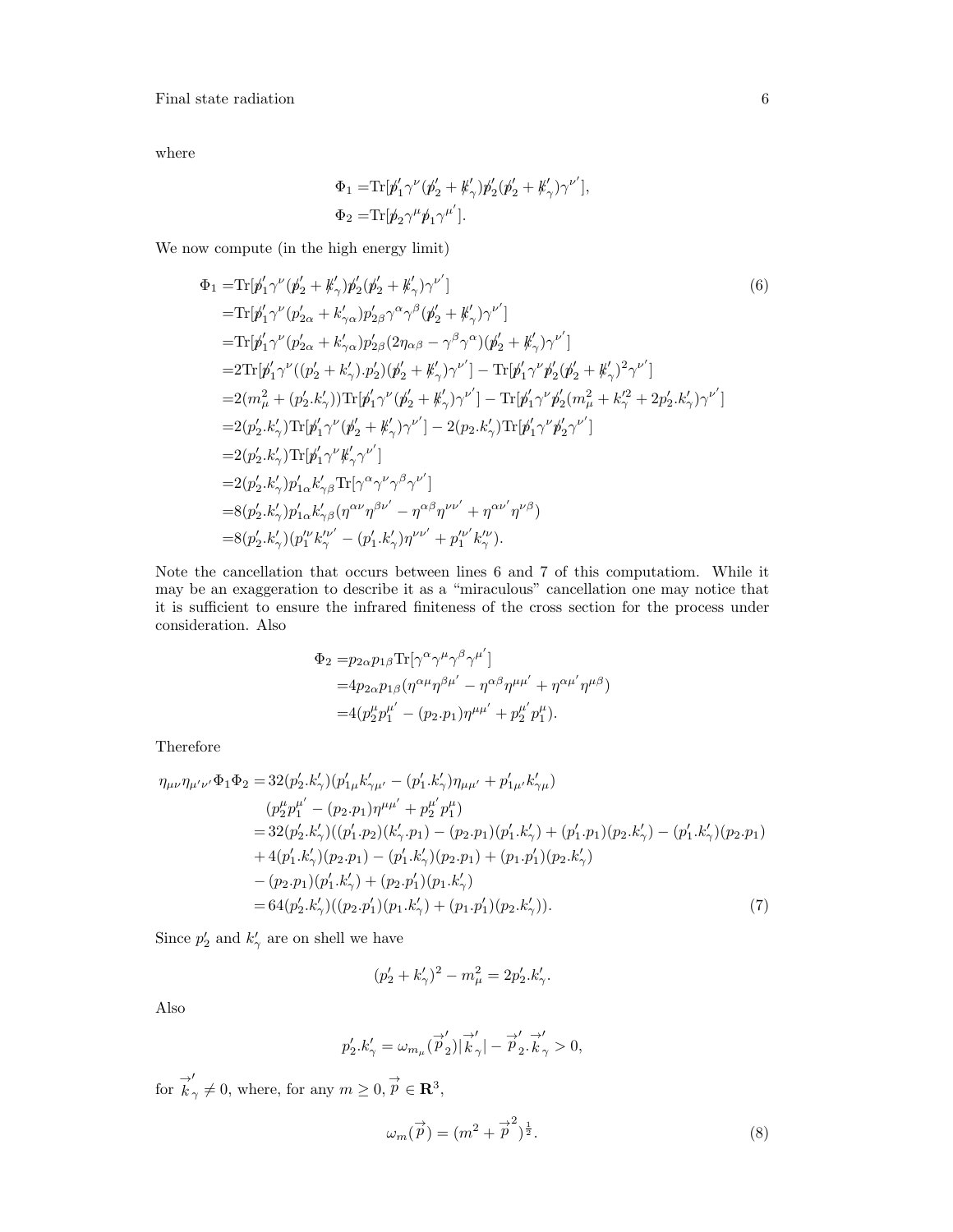Thus

$$
(p'_2.k'_\gamma)\left|\frac{1}{(p'_2+k'_\gamma)^2-m_\mu^2+i\epsilon}\right|^2 = (p'_2.k'_\gamma)\left|\left(\frac{1}{2(p'_2.k'_\gamma)+i\epsilon}\right)^2\right| = \frac{1}{4}\left|\frac{(p'_2.k'_\gamma)}{((p'_2.k'_\gamma)+i\epsilon)^2}\right|
$$

$$
= \frac{1}{4}\left|\frac{1}{(p'_2.k'_\gamma)+i\epsilon}\right|.
$$
(9)

From Eqns. [5,](#page-4-0)[7](#page-5-0) and [9](#page-6-1)

$$
\frac{1}{4} \sum_{\text{spins,pols}} \mathcal{M}_1^{\dagger} \mathcal{M}_1 = 8 \frac{e^6}{Q^4} \left| \frac{1}{(p_2'.k_{\gamma}') + i\epsilon} \right| ((p_2.p_1')(p_1.k_{\gamma}') + (p_1.p_1')(p_2.k_{\gamma}')).
$$

### <span id="page-6-0"></span>III. DETERMINATION OF A DISTRIBUTIONAL REPRESENTATION FOR THE **OBJECT**  $((p_2'.k_\gamma') + i\epsilon)^{-1}$

Now fix  $p'_2$  and we will now evaluate  $f(k'_\gamma) = \frac{1}{(p'_2 \cdot k'_\gamma) + i\epsilon}$ . To do so we will compute its inverse Fourier transform, which is given by

<span id="page-6-1"></span>
$$
\check{f}(x) = (2\pi)^{-4} \int \frac{1}{(p'_2.k'_\gamma) + i\epsilon} e^{ik'_\gamma \cdot x} dk'_\gamma.
$$
 (10)

We have that

$$
p_2'.k'_{\gamma} = p_2'^0 k'^0_{\gamma} - \overrightarrow{p}_2'.\overrightarrow{k}_{\gamma}',
$$

where  $p_2^{\prime 0} = \omega_{m_\mu} (\stackrel{\rightarrow}{p}_2^{\prime}$  $\binom{1}{2}$ ,  $k''^0 \stackrel{\longrightarrow}{k}$ γ |. Therefore

$$
\check{f}(x) = (2\pi)^{-4} (p_2'^0)^{-1} \int \frac{1}{k_\gamma'^0 - a(\vec{p}_2', \vec{k}_\gamma) + i\epsilon} e^{ik_\gamma' \cdot x} dk_\gamma'
$$
  
=  $(2\pi)^{-4} (p_2'^0)^{-1} \int_{\vec{k}_\gamma' \in \mathbf{R}^3} (\int_{k_\gamma'^0 = -\infty}^{\infty} \frac{1}{k_\gamma'^0 - a(\vec{p}_2', \vec{k}_\gamma) + i\epsilon} e^{ik_\gamma'^0 x^0} dk_\gamma'^0 e^{-i\vec{k}_\gamma' \cdot \vec{x}} d\vec{k}_\gamma',$ 

where

$$
a(\vec{p}'_2, \vec{k}'_\gamma) = (p'^0_2)^{-1} (\vec{p}'_2, \vec{k}'_\gamma). \tag{11}
$$

We want to compute, for the inner integral, a contour integral of the form

$$
I(a,c) = \int_{C_a} \frac{1}{z-a} e^{icz} dz,
$$

where  $a, c > 0$  and

$$
C_a = C_{a1} \cup C_{a2} \cup C_{a3},
$$
  
\n
$$
C_{a1}(t) = t, t \in (-\infty, a - \epsilon), C_{a2}(t) = a + \epsilon e^{it}, t \in [0, \pi], C_{a3}(t) = t, t \in (a + \epsilon, \infty).
$$

It is easy to show that

$$
I(a,c) = \int_{C_0} \frac{1}{z} e^{ic(z+a)} dz = e^{ica} \int_{C_0} \frac{1}{z} e^{icz} dz.
$$
 (12)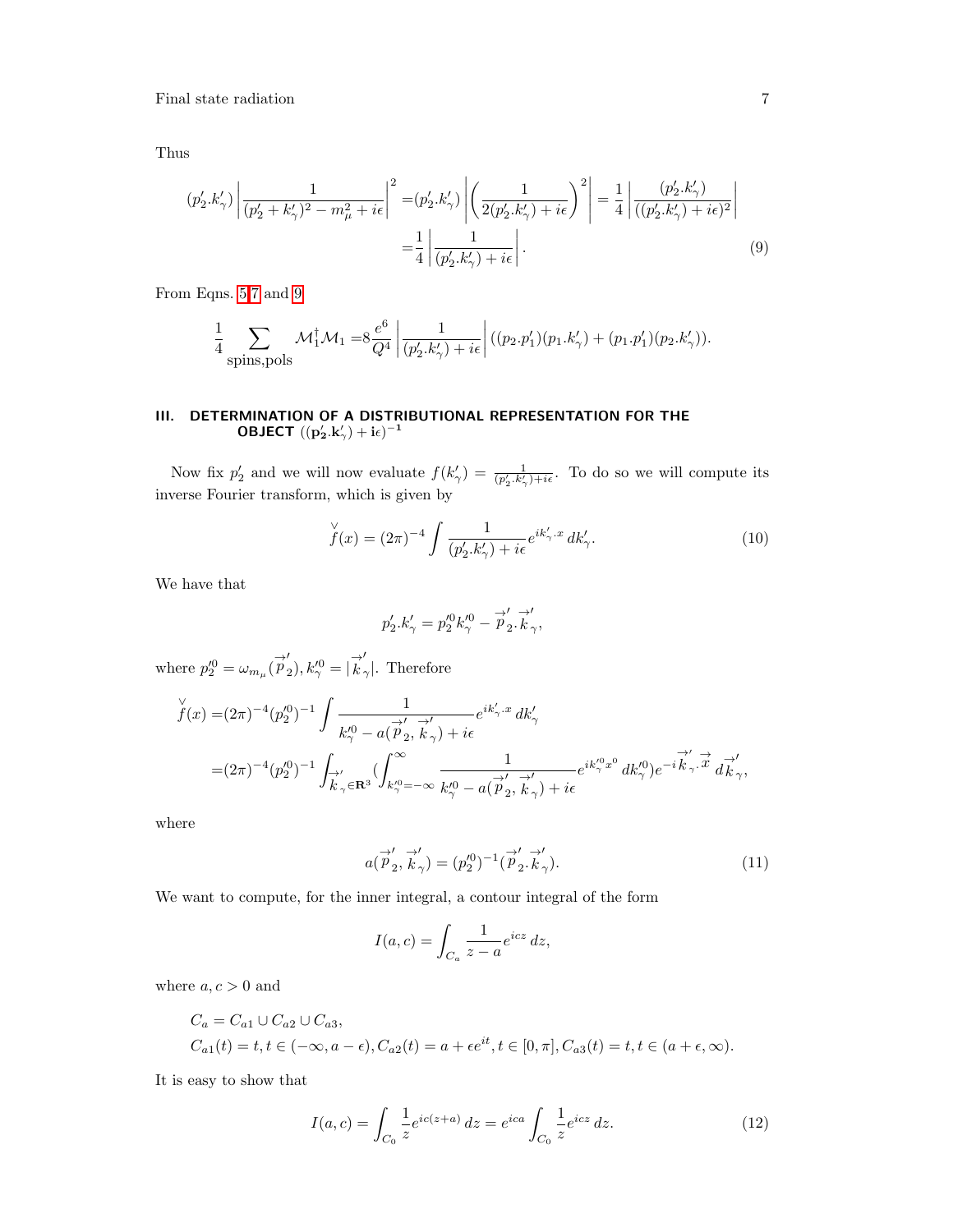Now

$$
\int_{C_{01}} \frac{1}{z} e^{icz} dz + \int_{C_{03}} \frac{1}{z} e^{icz} dz = \int_{cC_{01}} \frac{1}{z} e^{iz} dz + \int_{cC_{03}} \frac{1}{z} e^{iz} dz
$$
\n
$$
\int_{t=-\infty}^{-c\epsilon} \frac{1}{t} (\cos(t) + i \sin(t)) dt + \int_{t=c\epsilon}^{\infty} \frac{1}{t} (\cos(t) + i \sin(t)) dt
$$
\n
$$
= 2i \int_{c\epsilon}^{\infty} \operatorname{sinc}(t) dt \to \pi i \text{ as } \epsilon \to 0.
$$

Also

$$
\int_{C_{02}} \frac{1}{z} e^{icz} dz = \int_{t=0}^{\pi} \frac{1}{\epsilon e^{it}} e^{ic\epsilon e^{it}} (i\epsilon e^{it}) dt = i \int_{t=0}^{\pi} e^{ic\epsilon e^{it}} dt,
$$

and it is straightforward to show, using dominated convergence, that

$$
\int_{t=0}^{\pi} e^{i c \epsilon e^{it}} dt \to \int_{t=0}^{\pi} 1 dt = \pi \text{ as } \epsilon \to 0.
$$

Hence

$$
I(a,c) (= I(a,c,\epsilon)) \to 2\pi i e^{ica} \text{ as } \epsilon \to 0.
$$
 (13)

Therefore

$$
\check{f}(x) = (2\pi)^{-4} (p_2^{\prime 0})^{-1} \int_{\vec{k}_\gamma \in \mathbf{R}^3} (2\pi i) e^{i(a(\vec{p}_2', \vec{k}_\gamma) x^0 - \vec{k}_\gamma', \vec{x})} d\vec{k}_\gamma'
$$
  
\n
$$
= (2\pi)^{-3} i (p_2^{\prime 0})^{-1} \int_{\vec{k}_\gamma \in \mathbf{R}^3} e^{i((p_2^{\prime 0})^{-1} x^0 \vec{p}_2' - \vec{x}) \cdot \vec{k}_\gamma} d\vec{k}_\gamma'
$$
  
\n
$$
= i (p_2^{\prime 0})^{-1} \delta(\vec{x} - x^0 (p_2^{\prime 0})^{-1} \vec{p}_2').
$$

Thus the function (distribution) f is given by the Fourier transform of  $\overrightarrow{f}$ , i.e.

$$
f(k'_{\gamma}) = i(p_2'^0)^{-1} \int \delta(\vec{x} - x^0 (p_2'^0)^{-1} \vec{p}'_2) e^{-ik'_{\gamma} \cdot x} dx
$$
  
\n
$$
= i(p_2'^0)^{-1} \int_{x^0 = -\infty}^{\infty} e^{-ik''_{\gamma}x^0} \left( \int_{\vec{x}} \delta(\vec{x} - x^0 (p_2'^0)^{-1} \vec{p}'_2) e^{i \vec{k}'_{\gamma} \cdot \vec{x}} d\vec{x} \right) dx^0
$$
  
\n
$$
= i(p_2'^0)^{-1} \int_{x^0 = -\infty}^{\infty} e^{-ik''_{\gamma}x^0 + i \vec{k}'_{\gamma} \cdot (x^0 (p_2'^0)^{-1} \vec{p}'_2)} d\vec{x}^0
$$
  
\n
$$
= i(p_2'^0)^{-1} \int_{x^0 = -\infty}^{\infty} e^{-i(k''_{\gamma} - (p_2'^0)^{-1} (\vec{p}'_2 \cdot \vec{k}'_{\gamma}))x^0} d\vec{x}^0
$$
  
\n
$$
= 2\pi i (p_2'^0)^{-1} \delta(k''_{\gamma} - (p_2'^0)^{-1} (\vec{p}'_2 \cdot \vec{k}'_{\gamma})).
$$

Now

$$
k_\gamma^{\prime 0}-(p_2^{\prime 0})^{-1}(\stackrel{\rightarrow}{p}_2'.\stackrel{\rightarrow}{k}_\gamma')=k_\gamma^{\prime 0}(p_2^{\prime 0})^{-1}(p_2^{\prime 0}-|\stackrel{\rightarrow}{p}_2'|(\stackrel{\rightarrow}{\omega}_2'.\stackrel{\rightarrow}{\omega}_\gamma')),
$$

where, for  $\overrightarrow{p}_2 \neq 0$ ,  $\overrightarrow{\omega}_2$  is defined by  $\overrightarrow{\omega}_2 = |\overrightarrow{p}_2|^{-1} \overrightarrow{p}_2$ , similarly for  $\overrightarrow{\omega}_2$ γ . Furthermore

$$
|p'^0_2 - |\overrightarrow{p}'_2|(\overrightarrow{\omega}'_2.\overrightarrow{\omega}'_{\gamma})| \geq p'^0_2 - |\overrightarrow{p}'_2||\overrightarrow{\omega}'_2.\overrightarrow{\omega}'_{\gamma}| \geq \omega_{m_{\mu}}(\overrightarrow{p}_2) - |\overrightarrow{p}_2| > 0.
$$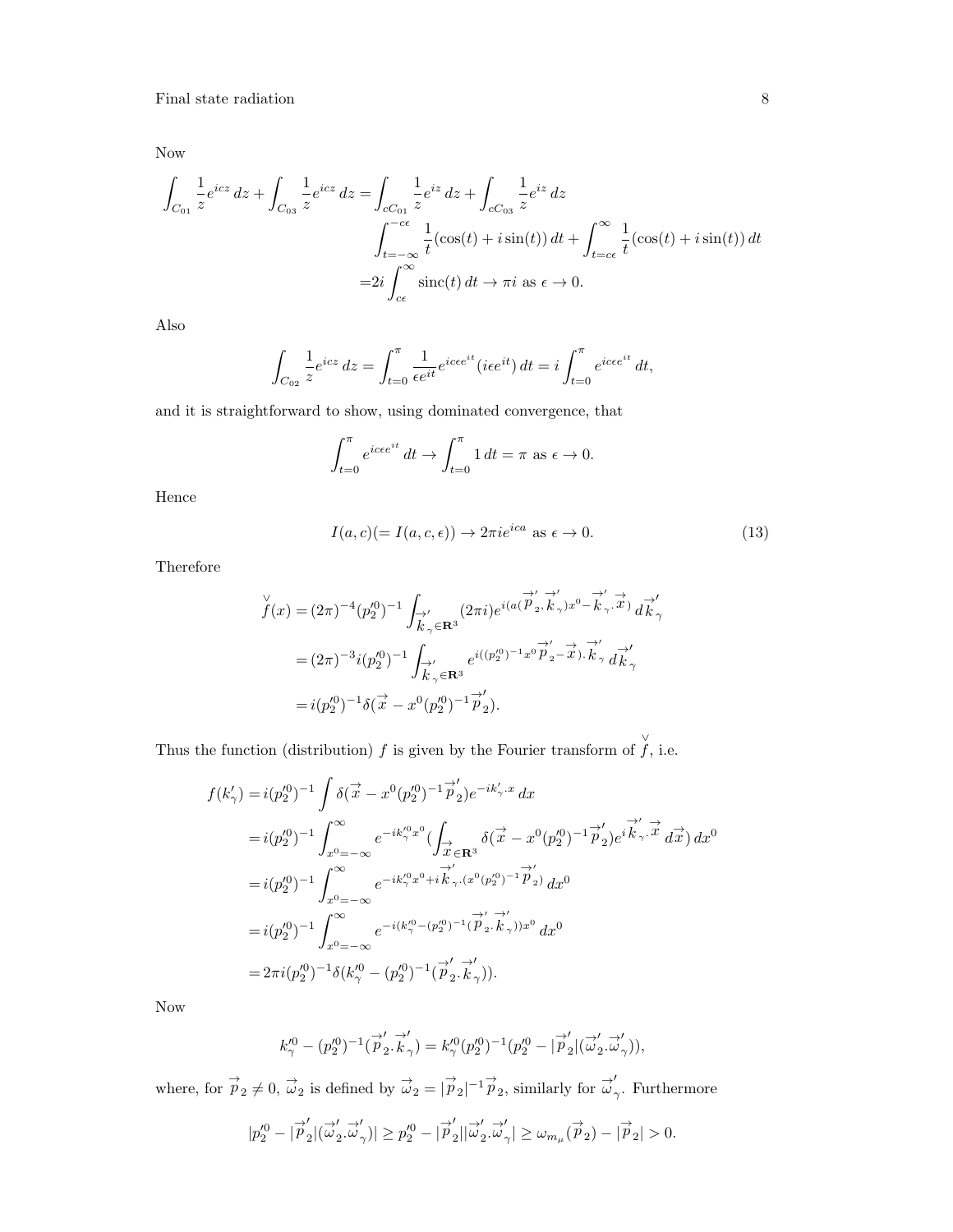Thus, using the relation  $\delta(ax) = a^{-1}\delta(x)$ , for  $a > 0$ , and x a real variable, we have

$$
(p'^0_2)^{-1}\delta(k''_\gamma-(p'^0_2)^{-1}(\stackrel{\rightarrow}{p}'_2.\stackrel{\rightarrow}{k}_\gamma))=\frac{1}{p'^0_2-|\stackrel{\rightarrow}{p}'_2|(\stackrel{\rightarrow}{\omega}'_2.\stackrel{\rightarrow}{\omega}'_\gamma)}\delta(k''_\gamma).
$$

Therefore

$$
f(k'_{\gamma}) = 2\pi i \frac{1}{p_2^{\prime 0} - |\vec{p}_2'||\vec{\omega}_2'\vec{\omega}_\gamma'} \delta(k''_{\gamma}).
$$
\n(14)

# <span id="page-8-0"></span>IV. COMPUTATION OF  $\overline{|\mathcal{M}|^2}$

From the computations of the previous sections we have that

$$
\frac{1}{4} \sum_{\text{spins}, \text{pols}} |\mathcal{M}_1|^2 = 16\pi \frac{e^6}{Q^4} \frac{1}{p_2'^0 - |\vec{p}_2'| (\vec{\omega}_2' \cdot \vec{\omega}_\gamma')} \delta(k_\gamma'^0)
$$
\n
$$
((p_2 \cdot p_1')(p_1 \cdot k_\gamma') + (p_1 \cdot p_1')(p_2 \cdot k_\gamma')). \tag{15}
$$

By a similar calculation it is straightforward to show that

$$
\frac{1}{4} \sum_{\text{spins,pols}} |\mathcal{M}_2|^2 = 16\pi \frac{e^6}{Q^4} \frac{1}{p_1'^0 - |\vec{p}_1'||(\vec{\omega}_1', \vec{\omega}_2')}\delta(k_2'^0)
$$

$$
((p_1 \cdot p_2')(p_2 \cdot k_2') + (p_2 \cdot p_2')(p_1 \cdot k_2')).
$$
(16)

Also one can compute that

$$
\frac{1}{4} \sum_{\text{spins}, \text{pols}} \mathcal{M}_1^{\dagger} \mathcal{M}_2 = 16\pi i \frac{e^6}{Q^4} (p_2 \cdot p_1) (p'_2 \cdot p'_1) \delta(k'^0 - (p'^0_2)^{-1} (\vec{p}'_2 \cdot \vec{k}'_2)),
$$

which is pure imaginary and so

$$
\frac{1}{4} \sum_{\text{spins, pols}} (\mathcal{M}_1^{\dagger} \mathcal{M}_2 + \mathcal{M}_2^{\dagger} \mathcal{M}_1) = 0.
$$
 (17)

Putting together all the above computations we see that

$$
\overline{|\mathcal{M}|^2}= \\ 16\pi\frac{e^6}{Q^4}\delta(k_\gamma'^0)\left\{\frac{1}{p_2'^0-|\overrightarrow{p}_2'|\overrightarrow{(\omega}_2',\overrightarrow{\omega}'_\gamma)}((p_2.p_1')(p_1.k_\gamma')+(p_1.p_1')(p_2.k_\gamma'))+\right.\\ \left.\frac{1}{p_1'^0-|\overrightarrow{p}_1'|\overrightarrow{(\omega}_1',\overrightarrow{\omega}_\gamma)}((p_1.p_2')(p_2.k_\gamma')+(p_2.p_2')(p_1.k_\gamma'))\right\}.
$$

### <span id="page-8-1"></span>V. LORENTZ INVARIANT PHASE SPACE AND DIFFERENTIAL CROSS SECTION FOR THE PROCESS

We consider the LIPS measure for  $\gamma \to \mu^+ \mu^- \gamma$ . From the definition<sup>[18](#page-12-14)</sup> this measure is given by

$$
d\Pi_{\text{LIPS}} = (2\pi)^4 \delta(k - p_1' - p_2' - k_\gamma') \frac{d\vec{p}_1'}{(2\pi)^3} \frac{1}{2E_1'} \frac{d\vec{p}_2'}{(2\pi)^3} \frac{1}{2E_2'} \frac{d\vec{k}_\gamma'}{(2\pi)^3} \frac{1}{2E_\gamma'},\tag{18}
$$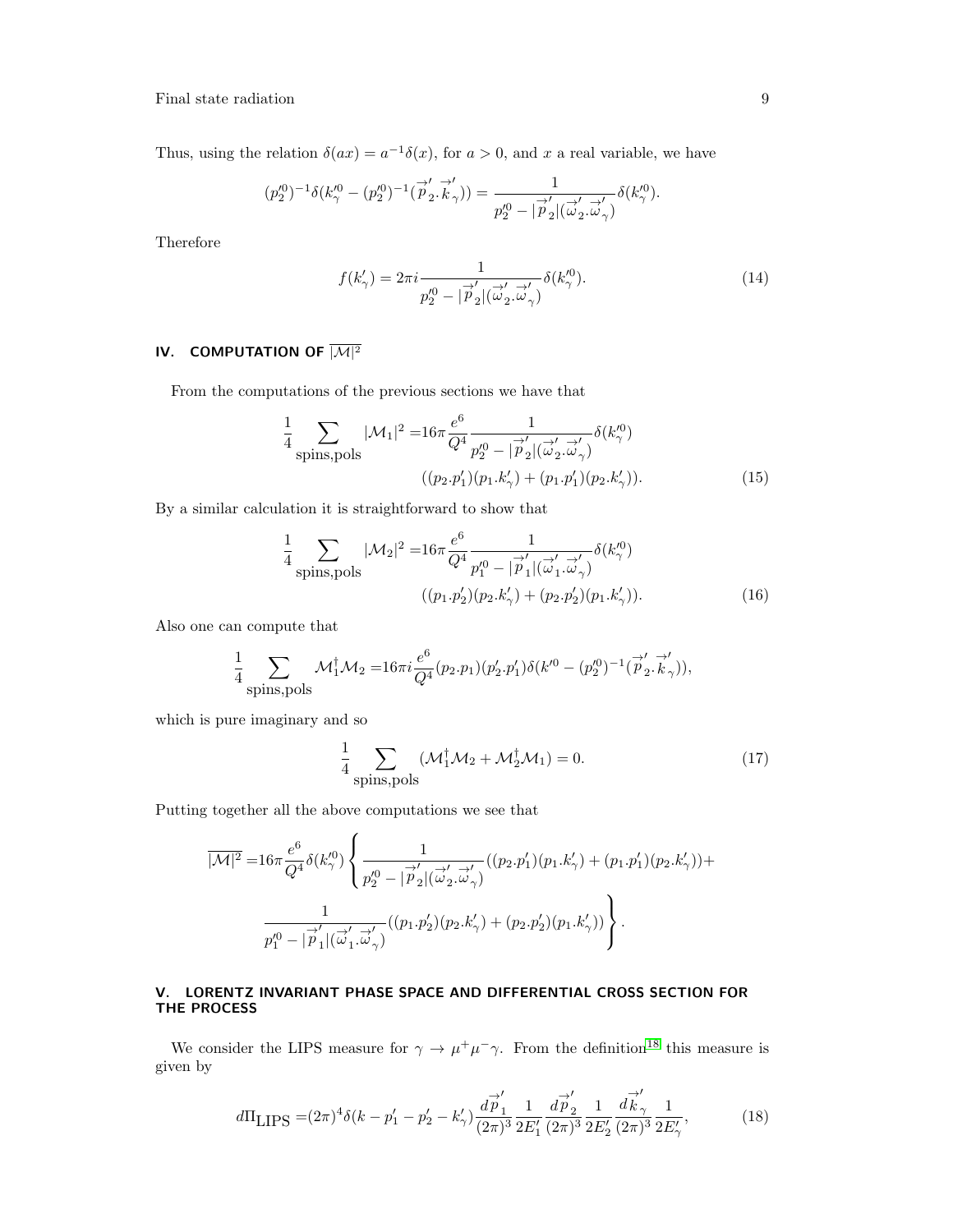where  $k = p_1 + p_2$  is the momentum of the virtual  $\gamma$ ,  $p'_1$  and  $p'_2$  are the momenta of the outgoing muons,  $k'_{\gamma}$  is the momentum of the outgoing  $\gamma$ ,  $E'_1 = E'_1(\vec{p}')$  $\binom{1}{1} = \omega_{m_{\mu}}(\vec{p}_{1}^{\prime})$  $_1), E'_2 =$  $E_2(\overrightarrow{p}_{2}^{\prime}% )\rightarrow\mathcal{O}(p_{2}^{\prime})$  $\mathcal{L}'_2$ ) =  $\omega_{m_\mu}(\overrightarrow{p}_2')$  $\mathcal{L}_2^{\prime}$ ),  $E_{\gamma}^{\prime}=E_{\gamma}^{\prime}(\overrightarrow{k},$  $\begin{pmatrix} 1 \\ \gamma \end{pmatrix} = \begin{pmatrix} -1 \\ k \end{pmatrix}$  $_{\gamma}|.$ Thus we may write

$$
d\Pi_{\text{LIPS}} = (2\pi)^4 \delta(k - p_1' - p_2' - k_\gamma')(2\pi)^{-3} \delta((p_1')^2 - m^2)(2\pi)^{-3} \delta((p_2')^2 - m^2)
$$
  

$$
(2\pi)^{-3} \delta((k_\gamma')^2) dp_1' dp_2' dk_\gamma'.
$$

It is straightforward to show that  $d\Pi_{\text{LIPS}}$  is Lorentz invariant in the sense that

$$
\int (\Lambda \psi)(k, p_1', p_2', k_\gamma') d\Pi_{\text{LIPS}}(k, p_1', p_2', k_\gamma') = \int \psi(k, p_1', p_2', k_\gamma') d\Pi_{\text{LIPS}}(k, p_1', p_2', k_\gamma'),
$$

for all  $\psi \in \mathcal{S}((\mathbf{R}^4)^4, \mathbf{C}), \Lambda \in O(1,3)^{\uparrow +}$ .

dΠLIPS is defined as a product of measures, which might seem problematic. However  $d\Pi_{\text{LIPS}}$  can be given a rigorous definition as a Lorentz invariant measure on the space

$$
X = \{(p_1, p_2, p'_1, p'_2, k'_\gamma) : (p_1)^2 = m_e^2, (p_2)^2 = m_e^2, (p'_1)^2 = m_\mu^2, (p'_2)^2 = m_\mu^2, \qquad (19)
$$
  

$$
(k'_\gamma)^2 = 0, p_1 + p_2 = p'_1 + p'_2 + k'_\gamma \},
$$

of on shell momentum 5-tuples for which conservation of momentum is satisfied.

For soft photon final state radiation the LIPS measure can be written as

$$
d\Pi_{\text{LIPS}} = d\Pi_{\text{LIPS},0} \frac{d\vec{k}'_{\gamma}}{(2\pi)^3} \frac{1}{2E'_{\gamma}},\tag{20}
$$

where  $E'_{\gamma} = |\vec{k}|$ .  $_{\gamma}|, \text{ and}$ 

$$
d\Pi_{\text{LIPS},0} = (2\pi)^4 \delta(k - p_1' - p_2') \frac{d\vec{p}_1'}{(2\pi)^3} \frac{1}{2E_1'} \frac{d\vec{p}_2'}{(2\pi)^3} \frac{1}{2E_2'},\tag{21}
$$

is the LIPS for the tree level process without final state radiation. Thus

$$
d\Pi_{\text{LIPS}} = \frac{1}{16\pi^3} d\Pi_{\text{LIPS},0} d\Omega(\vec{\omega}'_{\gamma}),\tag{22}
$$

where  $d\Omega : \mathcal{B}(S^2) \to [0, 4\pi]$  is the area measure for the sphere  $S^2$ .

Applying the fundamental principle of QFT for the computation of differential cross sections (Schwartz,  $2014^{18}$  $2014^{18}$  $2014^{18}$ , p.  $61-63$ ) we have that, in the CM frame, the differential cross section for the process without final state radiation is given by

$$
d\sigma_0 = \frac{1}{(2E_1)(2E_2)} \left( |\vec{p}_1| \frac{E_{CM}}{E_1 E_2} \right)^{-1} |\overline{\mathcal{M}_0|^2} d\Pi_{\text{LIPS},0}.
$$

Therefore, the soft photon final state radiation differential cross section is

$$
d\sigma = \frac{1}{16\pi^3} \frac{1}{(2E_1)(2E_2)} \left( |\vec{p}_1| \frac{E_{CM}}{E_1 E_2} \right)^{-1} \frac{|\mathcal{M}|^2}{|\mathcal{M}|^2} d\Pi_{\text{LIPS},0} d\Omega(\vec{\omega}'_{\gamma}),
$$

As is well known<sup>[18](#page-12-14)</sup> one can compute that, in the high energy limit, and CM frame,

$$
\frac{1}{(2E_1)(2E_2)} \left( |\vec{p}_1| \frac{E_{CM}}{E_1 E_2} \right)^{-1} d\Pi_{\text{LIPS},0} = \frac{1}{64\pi^2 E_{CM}^2} d\Omega(\vec{\omega}'). \tag{23}
$$

Therefore, for the final state radiation process

$$
d\sigma = \frac{1}{16\pi^3} \frac{1}{64\pi^2 E_{CM}^2} \overline{|\mathcal{M}|^2} \, d\Omega(\vec{\omega}') \, d\Omega(\vec{\omega}'_\gamma). \tag{24}
$$

i.e.

$$
\left(\frac{d\sigma}{d\Omega}\right)_{CM} = \frac{1}{16\pi^3} \frac{1}{64\pi^2 E_{CM}^2} \overline{|\mathcal{M}|^2}.
$$
\n(25)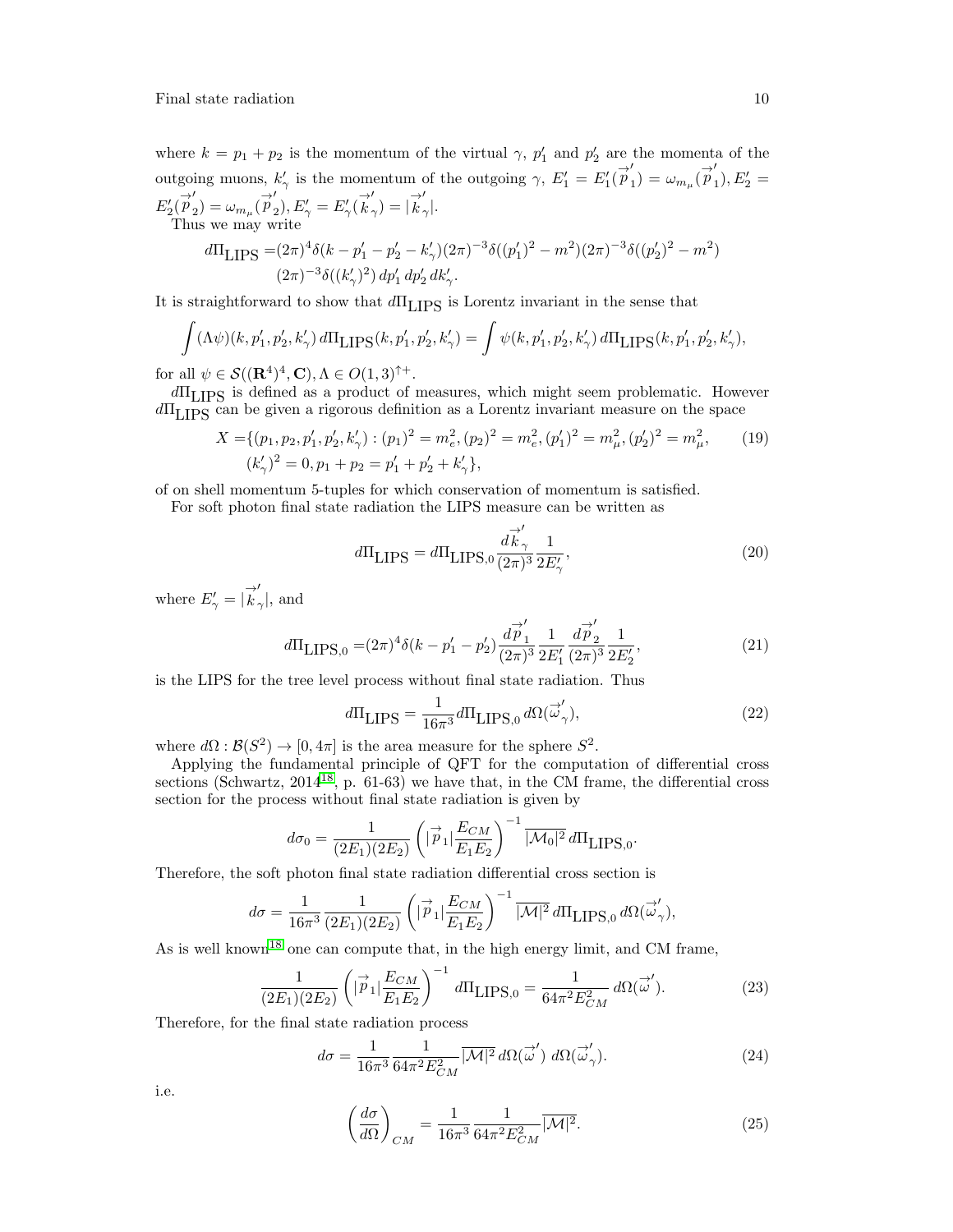## <span id="page-10-0"></span>VI. PROOF THAT THE SOFT PHOTON HIGH ENERGY LIMIT OF THE FINAL STATE PHOTON CROSS SECTION IS ZERO

We have that

$$
\overline{|\mathcal{M}|^2} = F(p'_1, p'_2, k'_\gamma, p_1, p_2) E'_\gamma \delta(E'_\gamma), \tag{26}
$$

where, for  $E'_{\gamma} = |\overrightarrow{k}|$ .  $_{\gamma}$ |  $\neq$  0,

$$
F(p'_1, p'_2, k'_\gamma, p_1, p_2) = 16\pi \frac{e^6}{Q^4} \left\{ \left( \frac{1}{p'^0_2 - |\vec{p}'_2| (\vec{\omega}'_2, \vec{\omega}'_\gamma)} \frac{1}{E'_\gamma} ((p_2. p'_1)(p_1. k'_\gamma) + (p_1. p'_1)(p_2. k'_\gamma)) + (1 \leftrightarrow 2) \right\}.
$$
\n
$$
(p_1. p'_1)(p_2. k'_\gamma)) + (1 \leftrightarrow 2) \left\}.
$$

Consider the first term

$$
16\pi \frac{e^6}{Q^4} \frac{1}{p'^0_2 - |\stackrel{\rightarrow}{p}_2|(\stackrel{\rightarrow}{\omega}'_2, \stackrel{\rightarrow}{\omega}'_\gamma)} \frac{1}{E'_\gamma}((p_2.p'_1)(p_1.k'_\gamma) + (p_1.p'_1)(p_2.k'_\gamma)).
$$

We have

$$
\frac{1}{E'_{\gamma}}((p_2.p'_1)(p_1.k'_{\gamma})+(p_1.p'_1)(p_2.k'_{\gamma}))=(p_2.p'_1)(p_1^0-(\stackrel{\rightarrow}{p}_1.\stackrel{\rightarrow}{\omega}'_{\gamma}))+ (p_1.p'_1)(p_2^0-(\stackrel{\rightarrow}{p}_2.\stackrel{\rightarrow}{\omega}'_{\gamma})),
$$

and can compute

$$
\begin{split} &\int_{\overrightarrow{\omega}_{\gamma}^{'}\in S^2}\left|\frac{p_1^0-(\overrightarrow{p}_1.\overrightarrow{\omega}_{\gamma}^{'})}{p_2^{'0}-|\overrightarrow{p}_2^{'}|(\overrightarrow{\omega}_2^{'}.\overrightarrow{\omega}_{\gamma}^{'})}\right|\,d\Omega(\overrightarrow{\omega}_{\gamma}^{'})\\ \leq&2\pi\int_{0}^{\pi}\frac{2p_1^0}{p_2^{'0}-|\overrightarrow{p}_2^{'}|\cos(\theta)}\sin(\theta)\,d\theta\\ =&4\pi\frac{p_1^0}{|\overrightarrow{p}_2^{'}|}\log\left(\frac{p_2^{'0}+|\overrightarrow{p}_2^{'}|}{p_2^{'0}-|\overrightarrow{p}_2^{'}|}\right)\\ =&4\pi\frac{p_1^0}{|\overrightarrow{p}_2^{'}|}\log\left(\frac{(p_2^{'0}+|\overrightarrow{p}_2^{'}|)^2}{m_{\mu}^2}\right)\\ \leq&8\pi\frac{p_1^0}{|\overrightarrow{p}_2|}\log(p_2^{'0}+|\overrightarrow{p}_2^{'}|)\\ \leq&8\pi\frac{p_1^0}{|\overrightarrow{p}_2|}\log(2p_2^{'0})\\ \leq&8\pi\log(Q), \end{split}
$$

in the high energy limit. Also

$$
|p_2 \cdot p_1'| = |p_2^0 p_1'^0 - \vec{p}_2 \cdot \vec{p}_1'|
$$
  
\n
$$
\leq p_2^0 p_1'^0
$$
  
\n
$$
\leq Q^2.
$$

Therefore

$$
\int_{\overrightarrow{\omega}_{\gamma} \in S^2} \left| \frac{1}{p_2'^0 - |\overrightarrow{p}_2'| (\overrightarrow{\omega}_2.\overrightarrow{\omega}_{\gamma})} \frac{1}{E_{\gamma}'}(p_2.p_1')(p_1.k_{\gamma}') \right| \, d\Omega(\overrightarrow{\omega}_{\gamma}') \leq 8\pi Q^2 \log(Q).
$$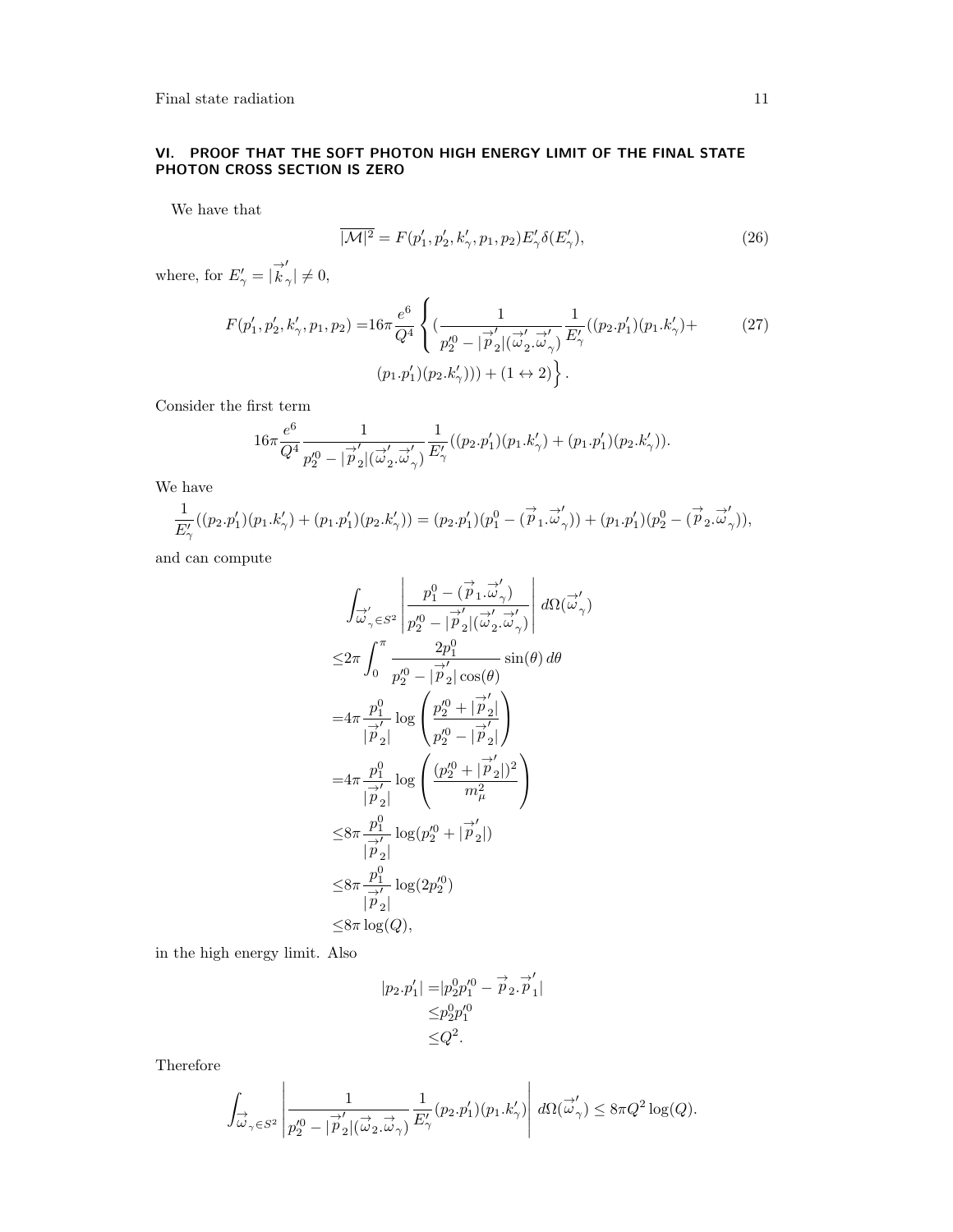Similarly

$$
\int_{\overrightarrow{\omega}_{\gamma} \in S^2} \left| \frac{1}{p_2'^0 - |\overrightarrow{p}_2'|(\overrightarrow{\omega}_2, \overrightarrow{\omega}_{\gamma})} \frac{1}{E'_{\gamma}} (p_1 \cdot p_1')(p_2 \cdot k_{\gamma}') \right| d\Omega(\overrightarrow{\omega}_{\gamma}') \leq 8\pi Q^2 \log(Q).
$$

Now in the CM frame  $\vec{\omega}'_2 = -\vec{\omega}'_1 = \vec{\omega}'$ , say. Therefore

$$
\int_{\vec{\omega}' \in S^2} \int_{\vec{\omega}'_{\gamma} \in S^2} \left| \frac{1}{p_2^{\prime 0} - |\vec{p}_2^{\prime}| (\vec{\omega}_2^{\prime} \cdot \vec{\omega}'_{\gamma})} [ (p_2 \cdot p_1^{\prime}) (p_1^0 - (\vec{p}_1 \cdot \vec{\omega}'_{\gamma})) +
$$
  
\n
$$
(p_1 \cdot p_1^{\prime}) (p_2^0 - (\vec{p}_2 \cdot \vec{\omega}'_{\gamma})) ] \right| d\Omega(\vec{\omega}') d\Omega(\vec{\omega}')
$$
  
\n
$$
\leq \int_{\vec{\omega}' \in S^2} \int_{\vec{\omega}'_{\gamma} \in S^2} (16\pi Q^2 \log(Q)) d\Omega(\vec{\omega}') d\Omega(\vec{\omega}'_{\gamma})
$$
  
\n
$$
\leq (4\pi)^2 (16\pi Q^2 \log(Q))
$$
  
\n
$$
< \infty.
$$

Similarly for the second term of Eq. [\(28\)](#page-11-1). Therefore the integral

$$
I(Q) = \int_{\overrightarrow{\omega}' \in S^2} \int_{\overrightarrow{\omega}'_{\gamma} \in S^2} \left\{ \left( \frac{1}{p_2^{\prime 0} - |\overrightarrow{p}_2| (\overrightarrow{\omega}'_2 \cdot \overrightarrow{\omega}'_{\gamma})} ((p_2 \cdot p_1')(p_1 \cdot k'_{\gamma}) + (p_1 \cdot p_1')(p_2 \cdot k'_{\gamma})) \right) + (1 \leftrightarrow 2) \right\} d\Omega(\overrightarrow{\omega}') d\Omega(\overrightarrow{\omega}'_{\gamma}),
$$

 $\overline{ }$ 

exists and is finite for all  $Q > 0$ .

Therefore the cross section for the soft photon high energy limit for the final state radiation process can be written as

$$
\sigma = \sigma(Q, E'_{\gamma})
$$
\n
$$
= \int_{\overrightarrow{\omega}' \in S^2} \int_{\overrightarrow{\omega}'_{\gamma} \in S^2} \left(\frac{d\sigma}{d\Omega}\right)_{CM} d\Omega(\overrightarrow{\omega}') d\Omega(\overrightarrow{\omega}'_{\gamma})
$$
\n
$$
= \frac{1}{16\pi^3} \frac{1}{64\pi^2 E_{CM}^2} \int_{\overrightarrow{\omega}' \in S^2} \int_{\overrightarrow{\omega}'_{\gamma} \in S^2} \overrightarrow{|M|^2} d\Omega(\overrightarrow{\omega}') d\Omega(\overrightarrow{\omega}'_{\gamma})
$$
\n
$$
= \frac{1}{16\pi^3} \frac{1}{64\pi^2 E_{CM}^2} 16\pi \frac{e^6}{Q^4} \delta(E'_{\gamma}) E'_{\gamma} I(Q),
$$

and we have

<span id="page-11-1"></span>
$$
\lim_{E'_{\gamma, \text{soft}} \to 0} \int_0^{E'_{\gamma, \text{soft}}} \sigma(Q, E'_{\gamma}) dE'_{\gamma} = 0.
$$
 (28)

The soft photon, high energy limit of the cross section is zero. There is no "infrared catastrophe".

### <span id="page-11-0"></span>VII. CONCLUSION

We have shown that the final state radiation process  $e^+e^- \to \mu^+\mu^-\gamma$  is not associated with any IR (or UV) divergence at tree level in the soft photon high energy limit if the computations are carried out with a careful treatment of a distributional object associated with the Feynman amplitude for the process. The soft photon high energy limit of the cross section for the final state photons for this process is found to be zero. There is no "infrared